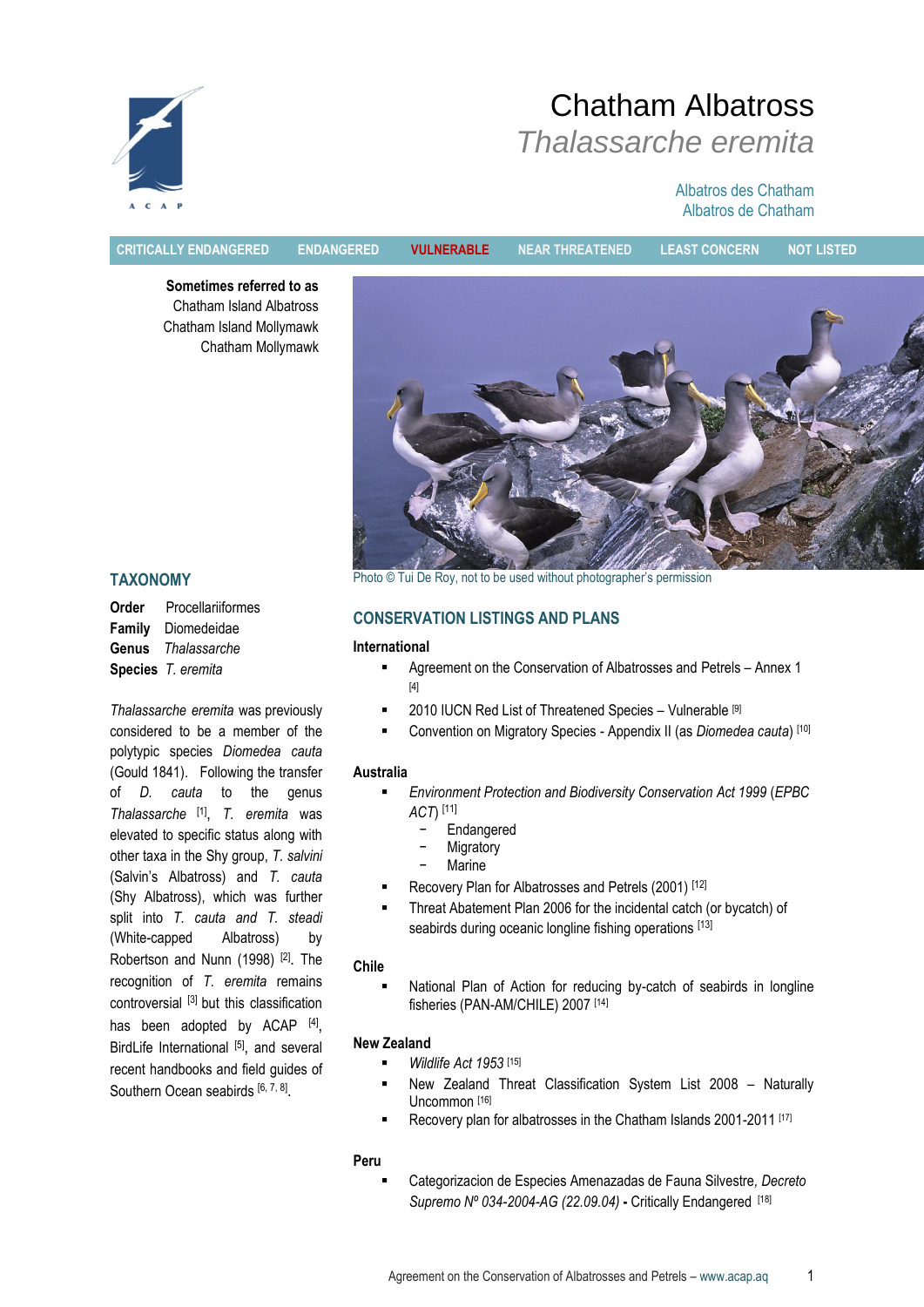#### **BREEDING BIOLOGY**

*Thalassarche eremita* is a colonial, annual-breeding species. Eggs are laid September-October, hatching November-December and chicks fledge in March-April (Table 1). The youngest bird recorded returning to the island was four years of age and first breeding has been recorded at seven years [12].

Table 1. *Breeding cycle of* T. eremita.



#### **BREEDING STATES**

Table 2. *Distribution of the global* T. eremita *population among Parties to the Agreement.*

|                       | New Zealand |
|-----------------------|-------------|
| <b>Breeding pairs</b> | 100%        |

#### **BREEDING SITES**

*Thalassarche eremita* is a New Zealand breeding endemic (Table 2), breeding only on The Pyramid in the Chatham Islands to the east of New Zealand (Figure 1: Table 3). The total breeding population was estimated to be approximately 4,575 pairs in 2001 [19] (Table 3). In 1998, the total number of individuals was estimated to be between 18,000 and 20,000 [20].



Figure 1. *The location of the single breeding site and approximate range of* T. eremita with *the boundaries of selected Regional Fisheries Management Organisations (RFMO) also shown. Records of adult* T. eremita *off eastern Australia, northwest Tasmania and South Africa also exist [21, 22] .*

CCAMLR – Commission for the Conservation of Antarctic Marine Living Resources CCSBT - Convention for the Conservation of Southern Bluefin Tuna IATTC - Inter-American Tropical Tuna Commission ICCAT - International Commission for the Conservation of Atlantic Tunas IOTC - Indian Ocean Tuna Commission WCPFC - Western and Central Pacific Fisheries Commission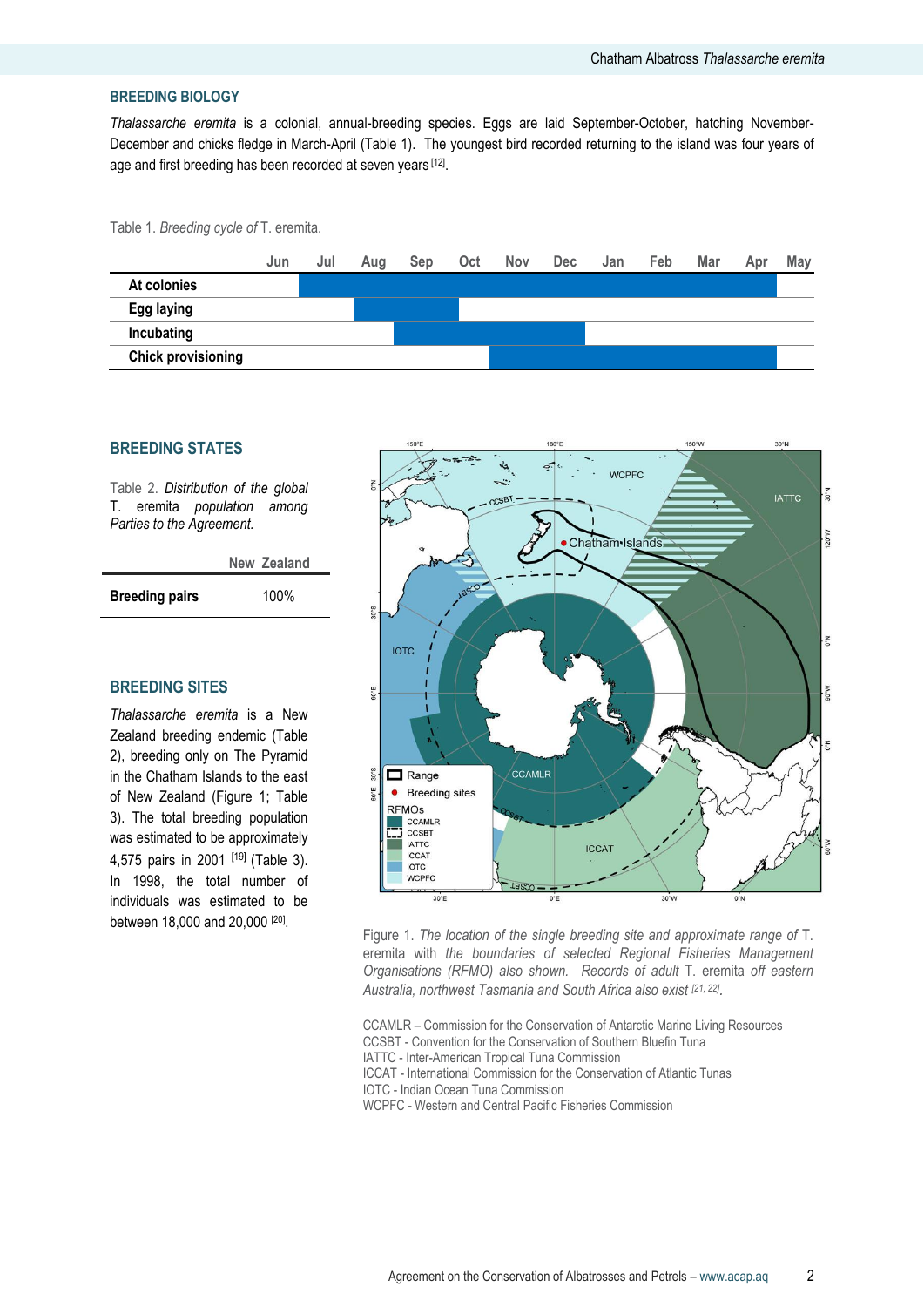Table 3*. Estimates of the population size (annual breeding pairs) for the single* T. eremita *breeding site. Table based on unpublished New Zealand Department of Conservation (DOC) data and published references as indicated.*

| <b>Breeding site location</b>                                | <b>Jurisdiction</b> | Years<br>monitored | <b>Monitoring</b><br>method | <b>Monitoring</b><br>accuracy | <b>Annual breeding pairs</b><br>(last census) |
|--------------------------------------------------------------|---------------------|--------------------|-----------------------------|-------------------------------|-----------------------------------------------|
| <b>Chatham Islands</b><br>44° 23'S, 176° 17'W<br>The Pyramid | New Zealand         | 1999 - 2001        | B & C                       | High                          | 4,575 (2001) [19]                             |

#### **CONSERVATION LISTINGS AND PLANS FOR THE BREEDING SITES**

#### **International**

■ None (under private ownership)

#### **New Zealand**

None (under private ownership)



Photo © Tui De Roy, not to be used without photographer"s permission

Table 4. *Summary of population trend data for* T. eremita*.* 

#### **POPULATION TRENDS**

Monitoring of the single population of *T. eremita* has not been repeated systematically and only three years of data are available to assess the population trend. In 1999, 2000 and 2001 the total numbers of nest sites were 5,333, 5,326 and 5,304 respectively [19]. These data were interpreted to indicate a population of *c.* 11,000 breeding individuals [5] .

Prior to these studies the only data available are aerial photographs from 1973, 1974 and 1991. Comparisons of these photographs detected little variation in the distribution of the nests and together suggested between 3,200 and 4,200 pairs nested on the island  $[17, 19, 23]$ . Given these data, the population is thought to be stable  $[5, 19]$  but more data are required to make an assessment of the population trend (Table 4).

| <b>Breeding site</b>                  | <b>Current</b><br>monitoring | <b>Trend Years</b> | % average<br>change per year | <b>Trend</b>      | % of population for<br>which trend calculated |
|---------------------------------------|------------------------------|--------------------|------------------------------|-------------------|-----------------------------------------------|
| <b>Chatham Islands</b><br>The Pyramid | Yes                          | 1999-2001          | $\qquad \qquad \blacksquare$ | Stable? $[5, 19]$ | 100%                                          |

Breeding success and juvenile survival have not been studied in this species (Table 5). Average annual adult survival has been estimated at 86.8% [19], with sporadic banding of chicks and adults commencing in the 1970s. This level of survivorship would be very low for an albatross (see Appendix 2 in Véran *et al.* 2007 <sup>[24]</sup>), and would strongly suggest a declining rather than a stable population (*cf*. the nest sites census data). Continued monitoring of a larger sample size of banded birds is needed to confirm that this estimate indeed reflects adult survival in the wider population.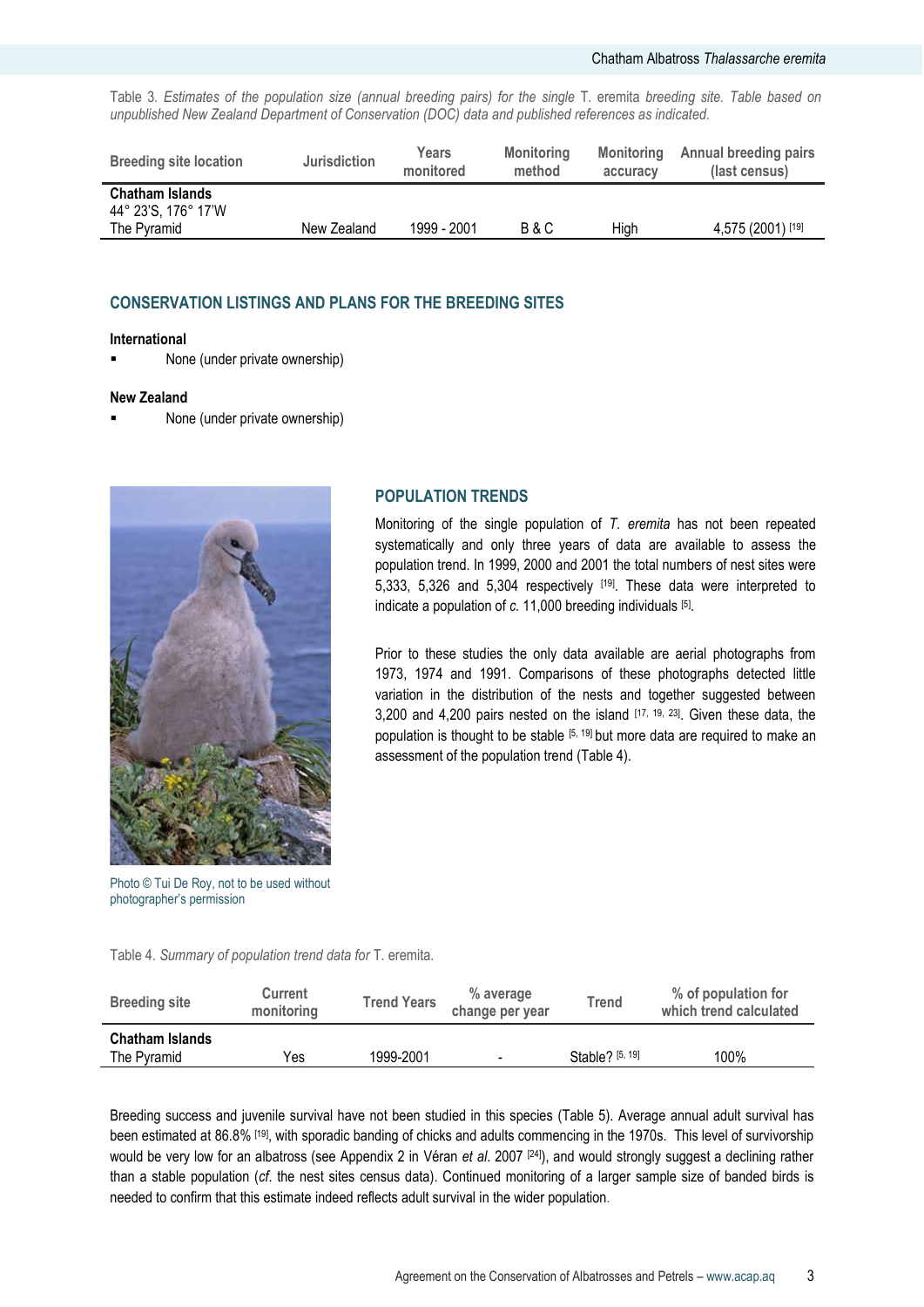Table 5. *Demographic data for the single* T. eremita *breeding site*.

| <b>Breeding site</b>   | Mean breeding success | Mean juvenile survival | Mean adult survival ±SE              |
|------------------------|-----------------------|------------------------|--------------------------------------|
| <b>Chatham Islands</b> |                       |                        |                                      |
| The Pyramid            | No data               | No data                | $86.8\% \pm 1.3\%$ (1970s-2001) [19] |

#### **BREEDING SITES: THREATS**

The extremely restricted breeding area of this species, limited to one breeding site with problematic access, significantly increases the vulnerability of this species to all threats. The islet is privately owned [17] and legal protection for the single breeding site is urgently required.

Table 6. *Summary of known threats at the single breeding site of* T. eremita*. This table is based on unpublished DOC data submitted to the ACAP Breeding Sites Working Group in 2008.*

| <b>Breeding site</b>                  | Human<br>disturbanc | Human take      | Natural<br>disaster | pathogen | Parasite or Habitat loss<br>or alteration | <b>Predation</b><br>(alien species) | Contamination |
|---------------------------------------|---------------------|-----------------|---------------------|----------|-------------------------------------------|-------------------------------------|---------------|
| <b>Chatham Islands</b><br>The Pyramid | No <sup>a</sup>     | No <sup>a</sup> | Nob                 | No       | No                                        | No                                  | No            |

<sup>a</sup> There is a history of significant harvesting of fledgling *T. eremita* by Moriori and by other settlers on the Chatham Islands [25] . Annual harvesting of chicks may still occur, although this is likely to be limited in extent.

b The major threat to this species at the single breeding site could be habitat degradation on the island as a result of severe storms and changed climatic conditions, such as the 1985 storm event  $[17]$ . The loss of soil and nesting material on nearby The Sisters resulted in poor quality nests and egg losses for Northern Royal Albatross, *Diomedea sanfordi* [26] , and this could also be true for *T. eremita* on the Pyramid [17].



Photo © Tui De Roy, not to be used without photographer"s permission

#### **FORAGING ECOLOGY AND DIET**

The foraging ecology and diet of *T. eremita* have not been well studied. However, the diet is likely to include cephalopod, fish and euphausiid species and the feeding habits are likely to be similar to those of *T. cauta.* Foraging schedules would indicate that these birds are largely diurnal feeders [21].

#### **MARINE DISTRIBUTION**

Adult *T. eremita* can be easily identified at sea so their distribution is relatively well understood. Records are most common around the Chatham Islands and east to the coast of South America (Figure 1) [27]. Satellite tracking of breeding birds show they forage close to their breeding site (Figure 2), while non-breeding birds and juveniles traverse the Pacific to the coasts of Chile and Peru (Figure 3) [28]. Juvenile *T. eremita* are not easily distinguished from other juvenile *Thalassarche* albatrosses so their distribution at sea is less well understood. There are a number of records of vagrant *T. eremita* off eastern Australia and Tasmania and recently there have been sightings of these birds off southern Africa [7, 21, 22].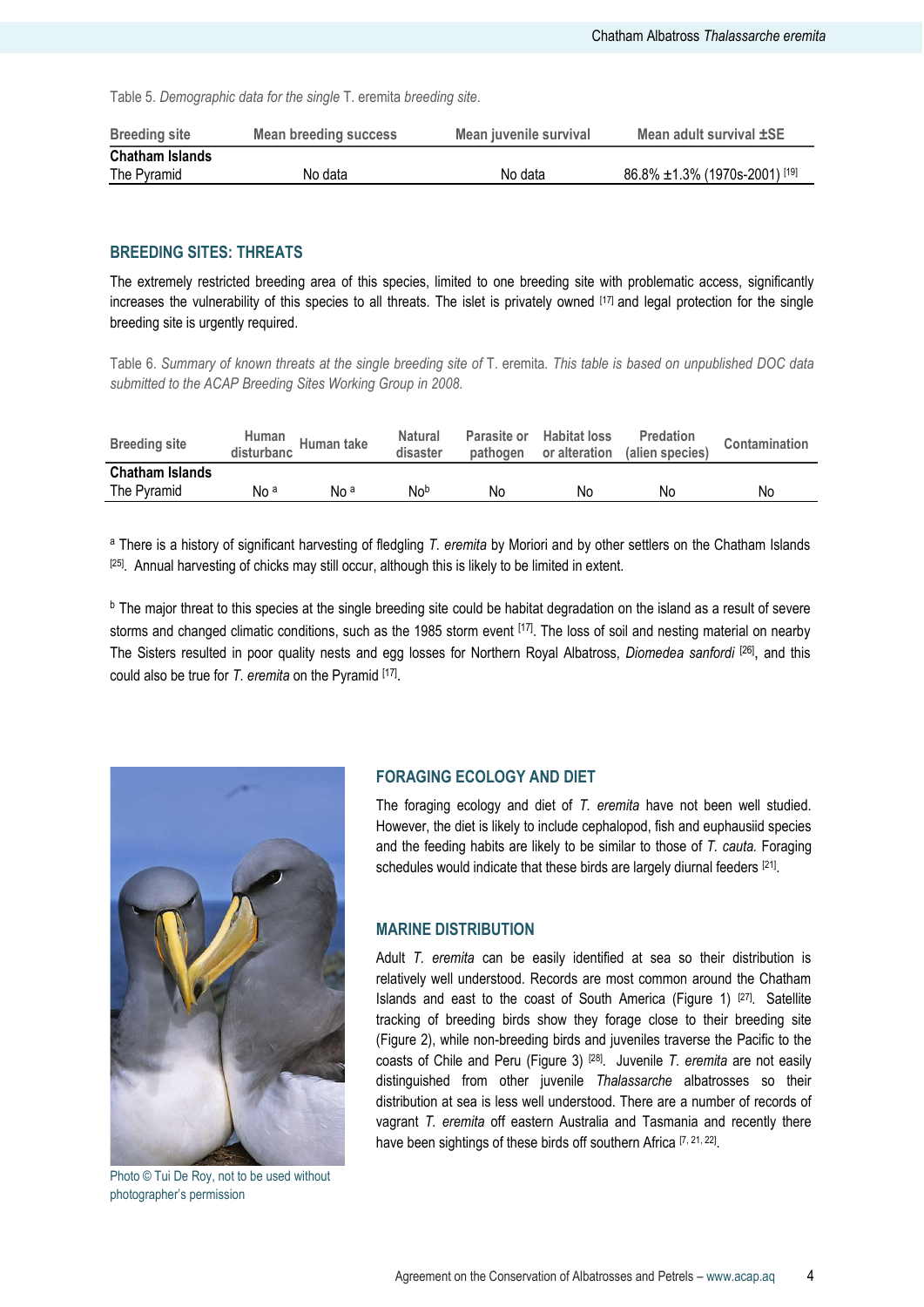

Figure 2. *Satellite-tracking data of breeding adult* T. eremita *albatrosses (Number of tracks = 3 GPS + 16 PTT). Map based on data contributed to BirdLife Global Procellariiform Tracking Database [28] .*



Figure 3. *Satellite-tracking data of juvenile and non-breeding adult* T. eremita *albatrosses (Number of tracks = 19). Map based on data contributed to BirdLife Global Procellariiform Tracking Database [28] .*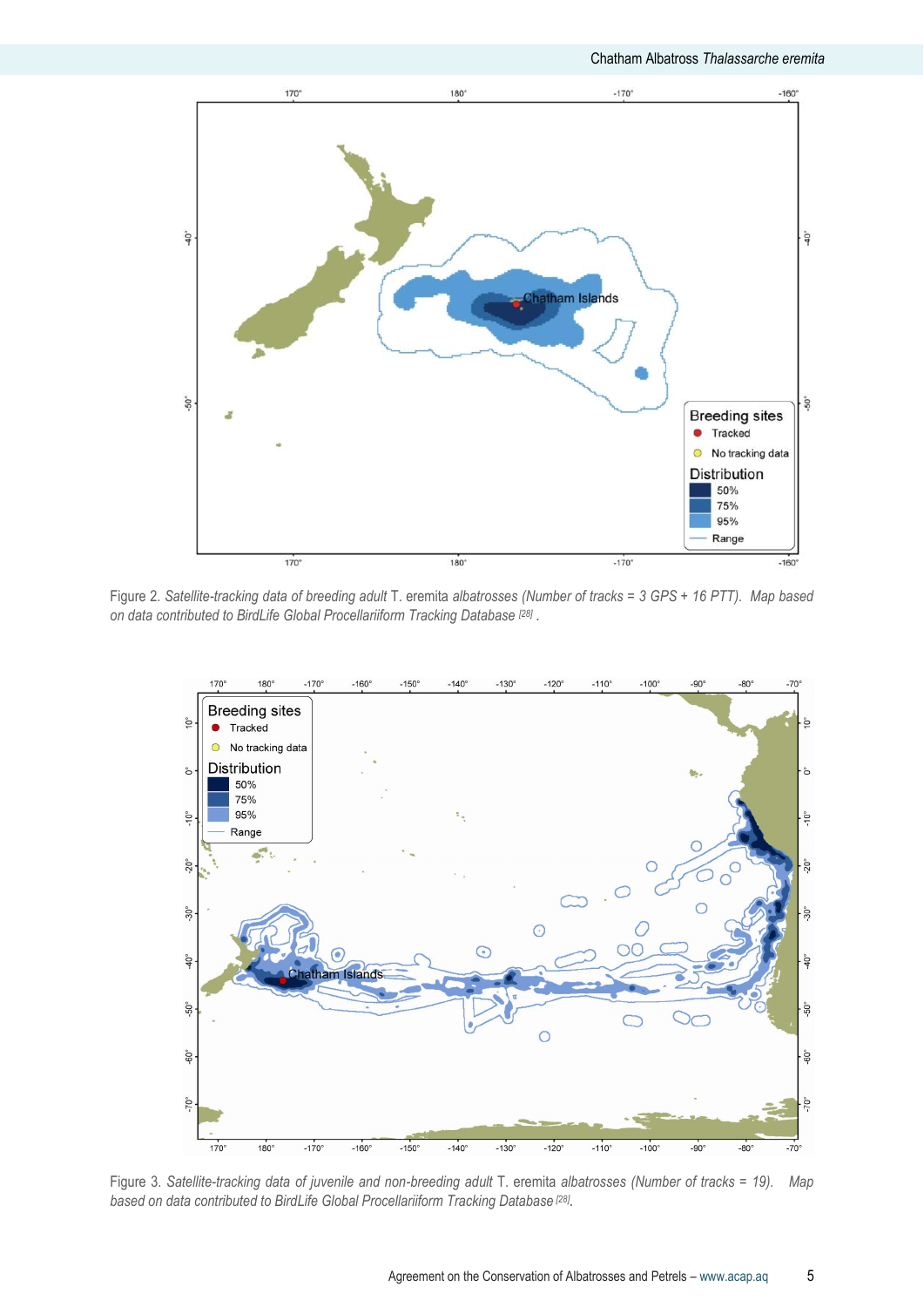Satellite-tracking data indicate that *T. eremita* overlap with four Regional Fisheries Management Organisations, principally the WCPFC, CCSBT and IATTC (Figure 1; Table 7). These birds may occasionally occur in the IOTC. Consultations are also currently underway to establish the South Pacific Regional Fisheries Management Organisation (SPRFMO) that would cover both pelagic and demersal fisheries in the region (predominantly discrete high seas stocks and those stocks which straddle the high seas and the EEZs of coastal states). New Zealand, Chile and Peru are the principal Range States for *T. eremita* (Figure 2; Table 7).

Table 7. *Summary of the known ACAP Range States, non-ACAP Exclusive Economic Zones and Regional Fisheries Management Organisations that overlap with the marine distribution of* T. eremita.

| Chile<br>Peru | Australia<br>South Africa |
|---------------|---------------------------|
|               |                           |
| <b>IATTC</b>  | <b>IOTC</b>               |
|               |                           |

<sup>1</sup>See Figure 1 and text for list of acronyms

<sup>2</sup> Not yet in force

#### **MARINE THREATS**

Few records exist that document the threats this species faces at sea. Limited information indicates that *T. eremita* interact and are killed by longline fishing vessels operating off the coasts of Chile and Peru [29] with most birds seen off South America being adults [20] . *Thalassarche eremita* have also been killed by both pelagic and demersal longliners in New Zealand waters [30]. This species is also recorded as attending trawlers operating in New Zealand waters and longline vessels operating off Tasmania<sup>[22]</sup>.

### **KEY GAPS IN SPECIES ASSESSMENT**

This is one of the least common albatrosses of the Southern Ocean and the species is relatively little studied. The monitoring of the population trends and demographic parameters of Chatham albatross should be continued in order to determine breeding frequency, breeding success, and rates of adult and juvenile survival.

Further information on the distribution of birds of different age classes and at different stages of the annual cycle is also required to better assess overlap with fishing operations. A greater understanding of the fishing operations and incidental capture of seabirds off Chile and Peru is urgently required.



Photo © Tui De Roy, not to be used without photographer's permission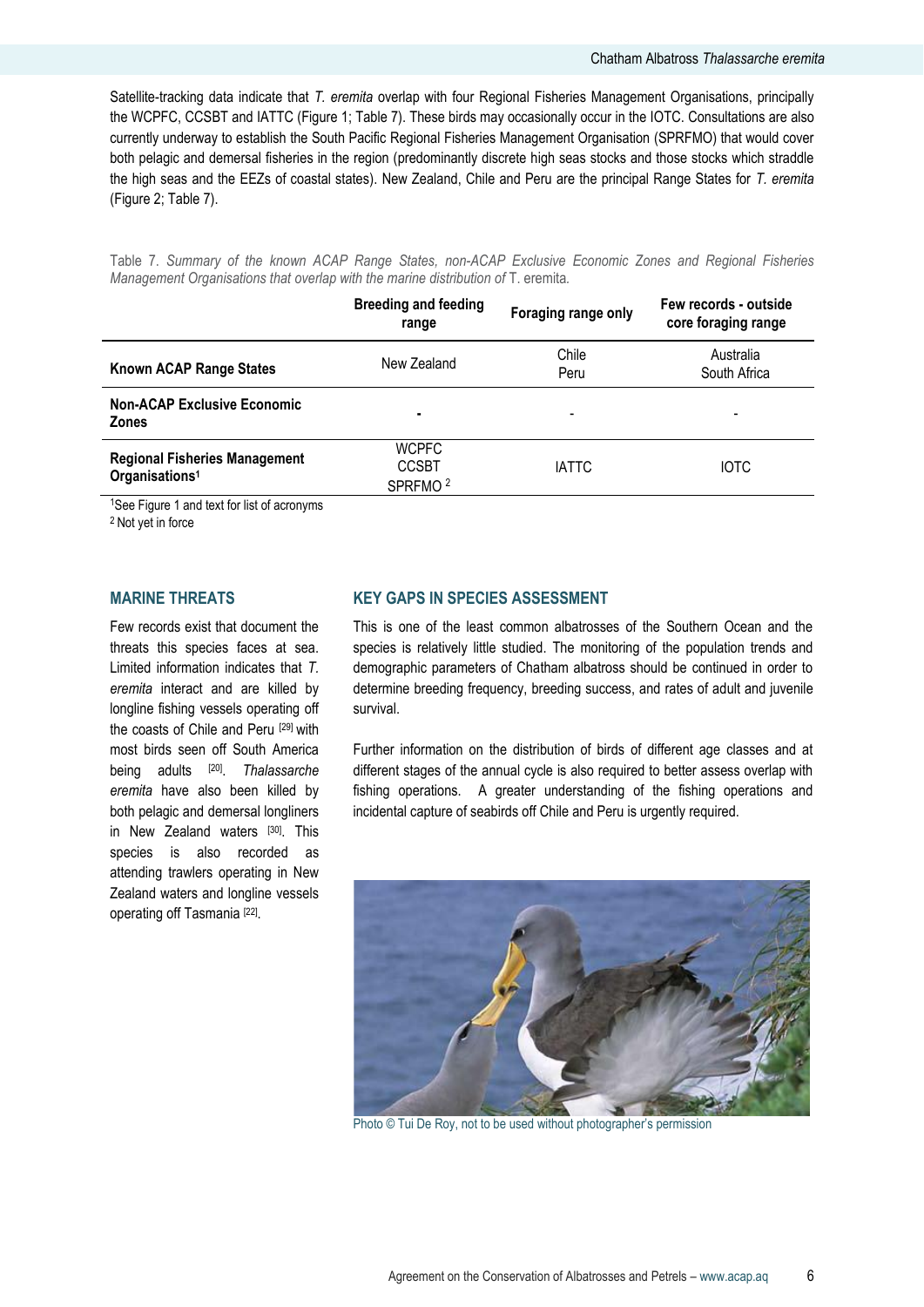#### **REFERENCES**

- 1. Nunn, G.B., Cooper, J., Jouventin, P., Robertson, C.J.R., and Robertson, G.G. 1996. Evolutionary relationships among extant albatrosses (Procellariiformes: Diomedeidae) established from complete cytochrome-b gene sequences*. Auk* **113**: 784-801.
- 2. Robertson, C.J. and Nunn, G.B., 1998. *Towards a new taxonomy for albatrosses*, in *Albatross biology and conservation*, G. Robertson and R. Gales (Eds). Surrey Beatty & Sons: Chipping Norton. pp 13-19.
- 3. Penhallurick, J. and Wink, M. 2004. Analysis of the taxonomy and nomenclature of the Procellariiformes based on complete nucleotide sequences of the mitochondrial cytochrome b gene*. Emu* **104**: 125-147.
- 4. ACAP. *Agreement on the Conservation of Albatrosses and Petrels. [http://www.acap.aq](http://www.acap.aq/)*.
- 5. Birdlife International. 2008. *Species factsheet: Thalassarche eremita*  [http://www.birdlife.org.](http://www.birdlife.org/)
- 6. Brooke, M. 2004. *Albatrosses and petrels across the world*. Oxford: Oxford University Press. 499.
- 7. Onley, D. and Scofield, P. 2007. *Albatrosses, Petrels and Shearwaters of the World*. London: Christopher Helm. 240 pp.
- 8. Shirihai, H. 2007. *A complete guide to Antarctic wildlife: the birds and marine mammals of the Antarctic Continent and Southern Ocean*. Second ed., London: A&C Black Publishers Ltd. 544 pp.
- 9. IUCN. 2010. *2010 IUCN Red List of Threatened Species*. [www.iucnredlist.org.](http://www.iucnredlist.org/)
- 10. Bonn Convention. *Convention on the Conservation of Migratory Species of Wild Animals*. [http://www.cms.int/.](http://www.cms.int/)
- 11. Australian Government Environment Protection and Biodiversity Conservation Act. 1999. [http://www.deh.gov.au/epbc/.](http://www.deh.gov.au/epbc/)
- 12. Department of Environment and Heritage. 2001. *Recovery Plan for Albatrosses and Giant-Petrels 2001-2005*. [http://www.deh.gov.au/biodiversity/threatened/publications/recovery/albatros](http://www.deh.gov.au/biodiversity/threatened/publications/recovery/albatross/index.html) [s/index.html.](http://www.deh.gov.au/biodiversity/threatened/publications/recovery/albatross/index.html)
- 13. Department of Environment and Heritage. 2006. *Threat Abatement Plan for the incidental catch (or bycatch) of seabirds during oceanic longline fishing operations* [http://www.environment.gov.au/biodiversity/threatened/tap](http://www.environment.gov.au/biodiversity/threatened/tap-approved.html)[approved.html.](http://www.environment.gov.au/biodiversity/threatened/tap-approved.html)
- 14. Subsecretaría de Pesca. 2006. *Plan de Acción Nacional para reducir las capturas incidentales de aves en las pesquerías de palangre (PAN-AM/CHILE).* 26 pp. [www.subpesca.cl/mostrararchivo.asp?id=5768](http://www.subpesca.cl/mostrararchivo.asp?id=5768)
- 15. New Zealand Government. *New Zealand Wildlife Act 1953, No 31*. [http://www.legislation.govt.nz/act/public/1953/0031/latest/DLM276814.html?](http://www.legislation.govt.nz/act/public/1953/0031/latest/DLM276814.html?search=ts_act_wildlife_resel&sr=1) [search=ts\\_act\\_wildlife\\_resel&sr=1.](http://www.legislation.govt.nz/act/public/1953/0031/latest/DLM276814.html?search=ts_act_wildlife_resel&sr=1)
- 16. Miskelly, C.M., Dowding, J.E., Elliott, G.P., Hitchmough, R.A., Powlesland, R.G., Robertson, H.A., Sagar, P.M., Scofield, R.P., and Taylor, G.A. 2008. Conservation status of New Zealand birds, 2008*. Notornis* **55**: 117-135.
- 17. Department of Conservation. 2001. *Recovery plan for the albatrosses in the Chatham Islands. Chatham Island mollymawk, northern royal albatross, Pacific mollymawk. 2001-2011.* Threatened Species Recovery Plan 42. Department of Conservation. Wellington, New Zealand.
- 18. IRENA. *Categorizacion de Especies Amenazadas de Fauna Silvestre, aprobado por Decreto Supremo Nº 034-2004-AG (22.09.04).* . [http://www.inrena.gob.pe/iffs/iffs\\_biodiv\\_catego\\_fauna\\_silv.htm.](http://www.inrena.gob.pe/iffs/iffs_biodiv_catego_fauna_silv.htm)
- 19. Robertson, C.J.R., Bell, D., and Scofield, P. 2003. *Population assessment of the Chatham mollymawk at The Pyramid, December 2001.* DOC Science Internal Series 91. Wellington, New Zealand.
- 20. Gales, R., 1998. *Albatross populations: status and threats*, in *Albatross Biology and Conservation*, G. Robertson and R. Gales (Eds). Surrey Beatty & Sons: Chipping Norton. pp 20-45.
- 21. Reid, T. and James, D. 1997. The Chatham Island Albatross *Diomedea* (*cauta*) *eremita* in Australia*. Notornis* **44**: 125-128.
- 22. Ryan, P.G. 2002. Chatham albatross, *Thalassarche eremita*: new to Africa*. Bulletin of the African Bird Club* **9**: 43-44. .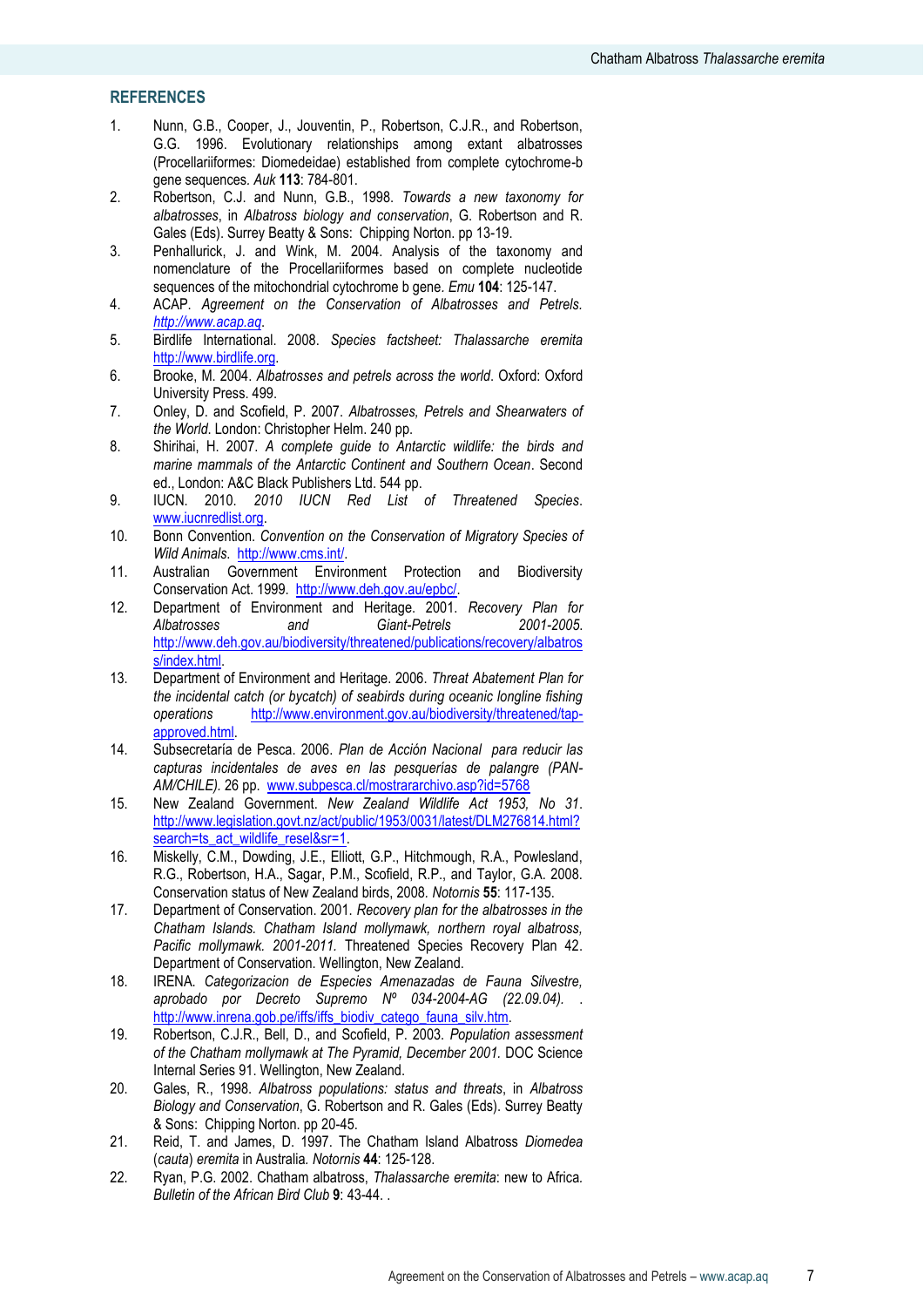- 23. Croxall, J.P. and Gales, R., 1998. *An assessment of the conservation status of albatrosses.*, in *Albatross Biology and Conservation*, G. Robertson and R. Gales (Eds). Surrey Beatty & Sons: Chipping, Norton. 46-65.
- 24. Veran, S., Gimenez, O., Flint, E., Kendall, W.L., Doherty, P.F., and Lebreton, J.D. 2007. Quantifying the impact of longline fisheries on adult survival in the black-footed albatross*. Journal of Applied Ecology* **44**: 942- 952.
- 25. Robertson, C.J.R. 1991. *Questions on the harvesting of Toroa in the Chatham Islands.* Wellington, New Zealand.
- 26. Robertson, C.J.R., 1998. *Factors influencing the breeding performance of the Northern Royal Albatross*, in *Albatross Biology and Conservation*, G. Robertson and R. Gales (Eds). Surrey Beatty & Sons: Chipping Norton. 20- 45.
- 27. Spear, I.B., Ainley, D.G., and Webb, S.W. 2003. Distribution, abundance and behaviour of Buller's, Chatham Island and Salvin's Albatrosses off Chile and Peru*. Ibis* **145**: 253-269.
- 28. BirdLife-International. 2004. 'Tracking ocean wanderers: the global distribution of albatrosses and petrels.'. *Results from the Global Procellariiform Tracking Workshop, 1-5 September 2003*. BirdLife International: Cambridge (UK). Gordon's Bay, South Africa.
- 29. Robertson, C.J.R., Bell, E.A., Sinclair, N., and Bell, B.D. 2003. *Distribution of seabirds from New Zealand that overlap with fisheries worldwide.* Science for Conservation. Wellington, New Zealand. 233 pp.
- 30. Robertson, C.J.R., Bell, E.A., and Scofield, P. 2003. *Autopsy report for seabirds killed and returned from new Zealand fisheries, 1 October 2000 to 30 September 2001.* Department of Conservation Science Internal Series 96. Wellington, New Zealand.

#### **COMPILED BY**

Michael C. Double, Rosemary Gales, Nadeena Beck.

#### **CONTRIBUTORS**

Paul Scofield Canterbury Museum, New Zealand.

Mark Tasker Vice-Chair, ACAP Advisory Committee

ACAP Breeding Sites Working Group Contact: Richard Phillips [raphil@bas.ac.uk](mailto:raphil@bas.ac.uk)

ACAP Seabird Bycatch Working Group Contact: Barry Baker [barry.baker@latitude42.com.au](mailto:barry.baker@latitude42.com.au)

ACAP Status and Trends Working Group Contact: Rosemary Gales [Rosemary.Gales@dpiw.tas.gov.au](mailto:Rosemary.Gales@dpiw.tas.gov.au)

ACAP Taxonomy Working Group Contact: Michael Double [Mike.Double@aad.gov.au](mailto:Mike.Double@aad.gov.au)

BirdLife International, Global Seabird Programme

Contact: Cleo Small [Cleo.Small@rspb.org.uk](mailto:Cleo.Small@rspb.org.uk)

**Maps:** Frances Taylor

**Satellite-tracking data contributors**: Christopher Robertson (Department of Conservation, New Zealand), David Nicholls (Chisholm Institute), M.D. Murray; Susan Waugh, Paul Scofield (Ministry of Fisheries, New Zealand).

#### **RECOMMENDED CITATION**

Agreement on the Conservation of Albatrosses and Petrels. 2010. Species assessments: Chatham Albatross *Thalassarche eremita*. Downloaded from [http://www.acap.aq](http://www.acap.aq/) on 17 September 2010.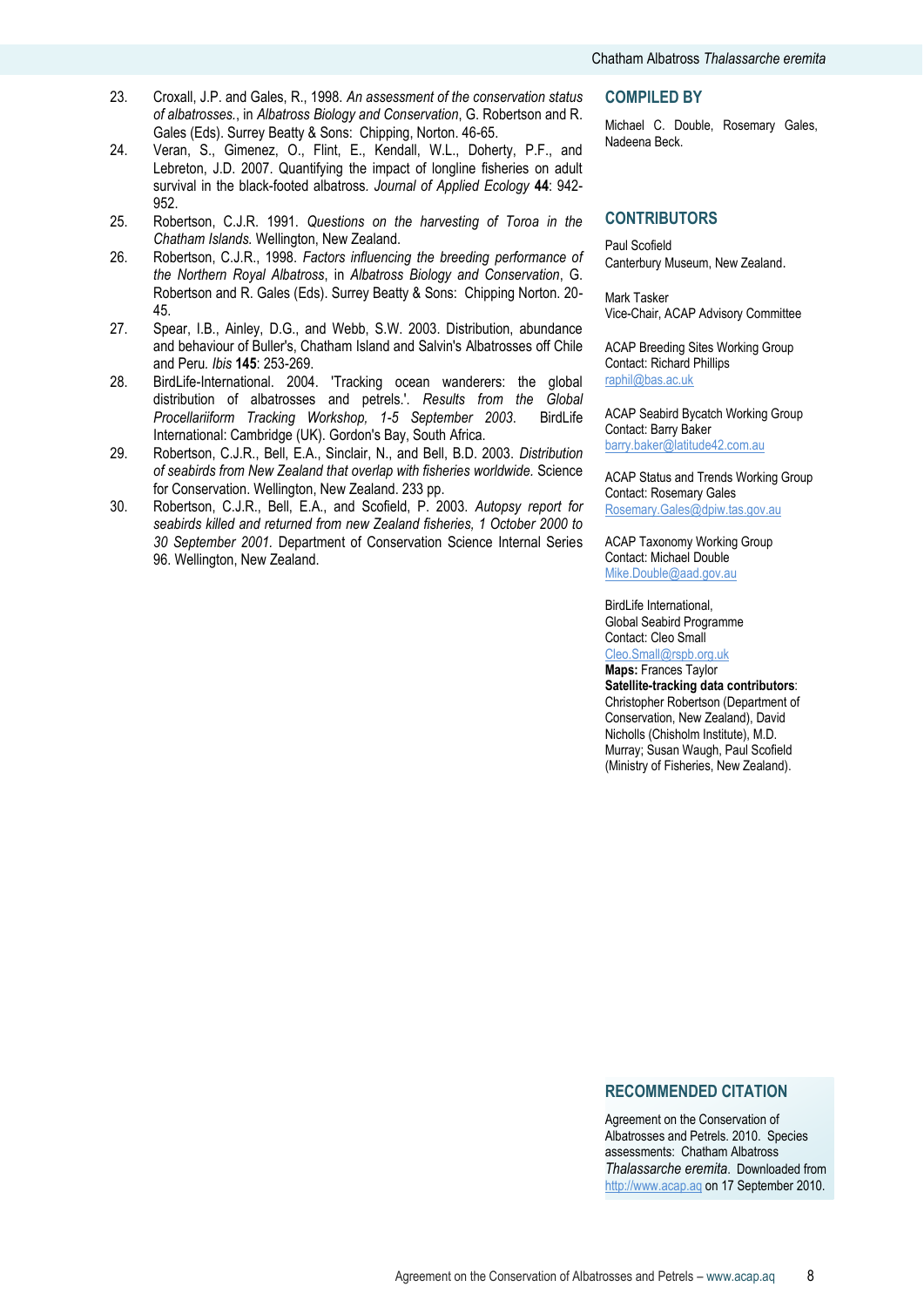# **GLOSSARY AND NOTES**

#### (i) **Years**.

The "split-year" system is used. Any count (whether breeding pairs or fledglings) made in the austral summer (e.g. of 1993/94) is reported as the second half of this split year (i.e. 1994).

The only species which present potential problems in this respect are *Diomedea* albatrosses, which lay in December-January, but whose fledglings do not depart until the following October-December. In order to keep records of each breeding season together, breeding counts from e.g. December 1993-January 1994 and productivity counts (of chicks/fledglings) of October-December 1994 are reported as 1994.

If a range of years is presented, it should be assumed that the monitoring was continuous during that time. If the years of monitoring are discontinuous, the actual years in which monitoring occurred are indicated.

#### **(ii) Methods Rating Matrix (based on NZ rating system)**

#### **METHOD**

**A** Counts of nesting adults (Errors here are detection errors (the probability of not detecting a bird despite its being present during a survey), the "nest-failure error" (the probability of not counting a nesting bird because the nest had failed prior to the survey, or had not laid at the time of the survey) and sampling error).

**B** Counts of chicks (Errors here are detection error, sampling and nest-failure error. The latter is probably harder to estimate later in the breeding season than during the incubation period, due to the tendency for egg- and chick-failures to show high interannual variability compared with breeding frequency within a species).

**C** Counts of nest sites (Errors here are detection error, sampling error and "occupancy error" (probability of counting a site or burrow as active despite it's not being used for nesting by birds during the season).

**D** Aerial-photo (Errors here are detection errors, nest-failure error, occupancy error and sampling error (error associated with counting sites from photographs).

**E** Ship- or ground- based photo (Errors here are detection error, nest-failure error, occupancy error, sampling error and "visual obstruction bias" (the obstruction of nest sites from view from low-angle photos, always underestimating numbers)

**F** Unknown<br>**G** Count of e

**G** Count of eggs in subsample population

**H** Count of chicks in subsample population and extrapolation (chicks x breeding success - no count of eggs)

#### **RELIABILITY**

- **1** Census with errors estimated
- **2** Distance-sampling of representative portions of colonies/sites with errors estimated
- **3** Survey of quadrats or transects of representative portions of colonies/sites with errors estimated
- **4** Survey of quadrats or transects without representative sampling but with errors estimated
- **5** Survey of quadrats or transects without representative sampling nor errors estimated
- **6** Unknown

#### **(iii) Population Survey Accuracy**

**High** Within 10% of stated figure;

**Medium** Within 50% of stated figure;

**Low** Within 100% of stated figure (eg coarsely assessed via area of occupancy and assumed density) **Unknown**

#### **(iv) Population Trend**

Trend analyses were run in TRIM software using the linear trend model with stepwise selection of change points (missing values removed) with serial correlation taken into account but not overdispersion.

#### **(v) Productivity (Breeding Success)**

Defined as proportion of eggs that survive to chicks at/near time of fledging unless indicated otherwise